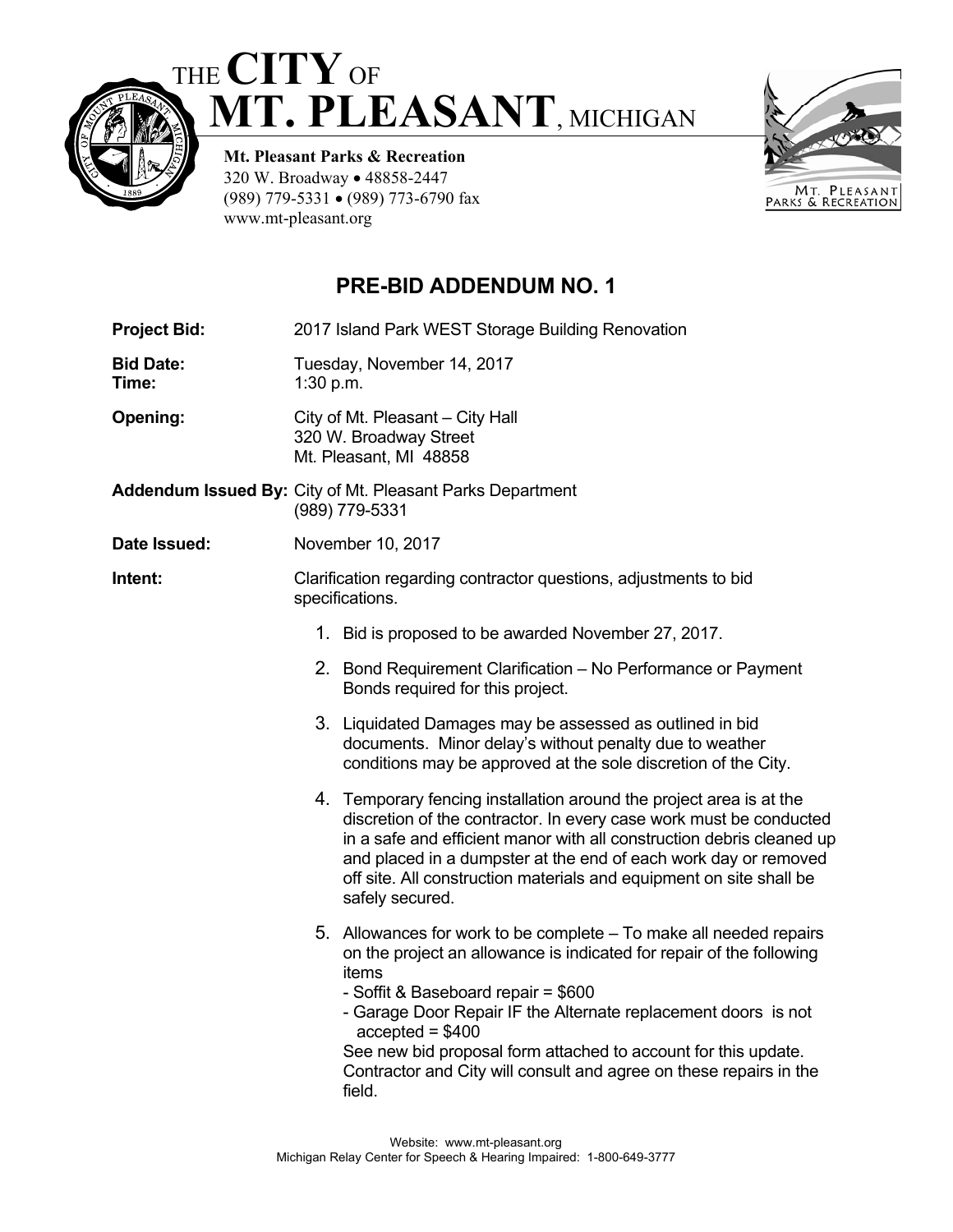Island Park Shelter Roof Replacements Bid date September 26, 2017 Page 2

|                      | 6. | Clarification of contractor question – Does the City want Pine or fir<br>T1-11 for the wood siding specification? The answer is PINE.                                                                                     |
|----------------------|----|---------------------------------------------------------------------------------------------------------------------------------------------------------------------------------------------------------------------------|
|                      |    | 7. Clarification of contractor question – The Specs do not call for<br>Ice/water shield on the roof eves does the City want that added?<br>The answer is YES bid should now include Ice and Water shield on<br>all eaves. |
|                      | 8. | Added to Bid – Bid now includes metal rapped fascia on building in<br>brown color.                                                                                                                                        |
| <b>Bid Proposal:</b> |    | Revised and attached                                                                                                                                                                                                      |

**Please acknowledge receipt of this Addendum on the first page of the revised Proposal Sheet.**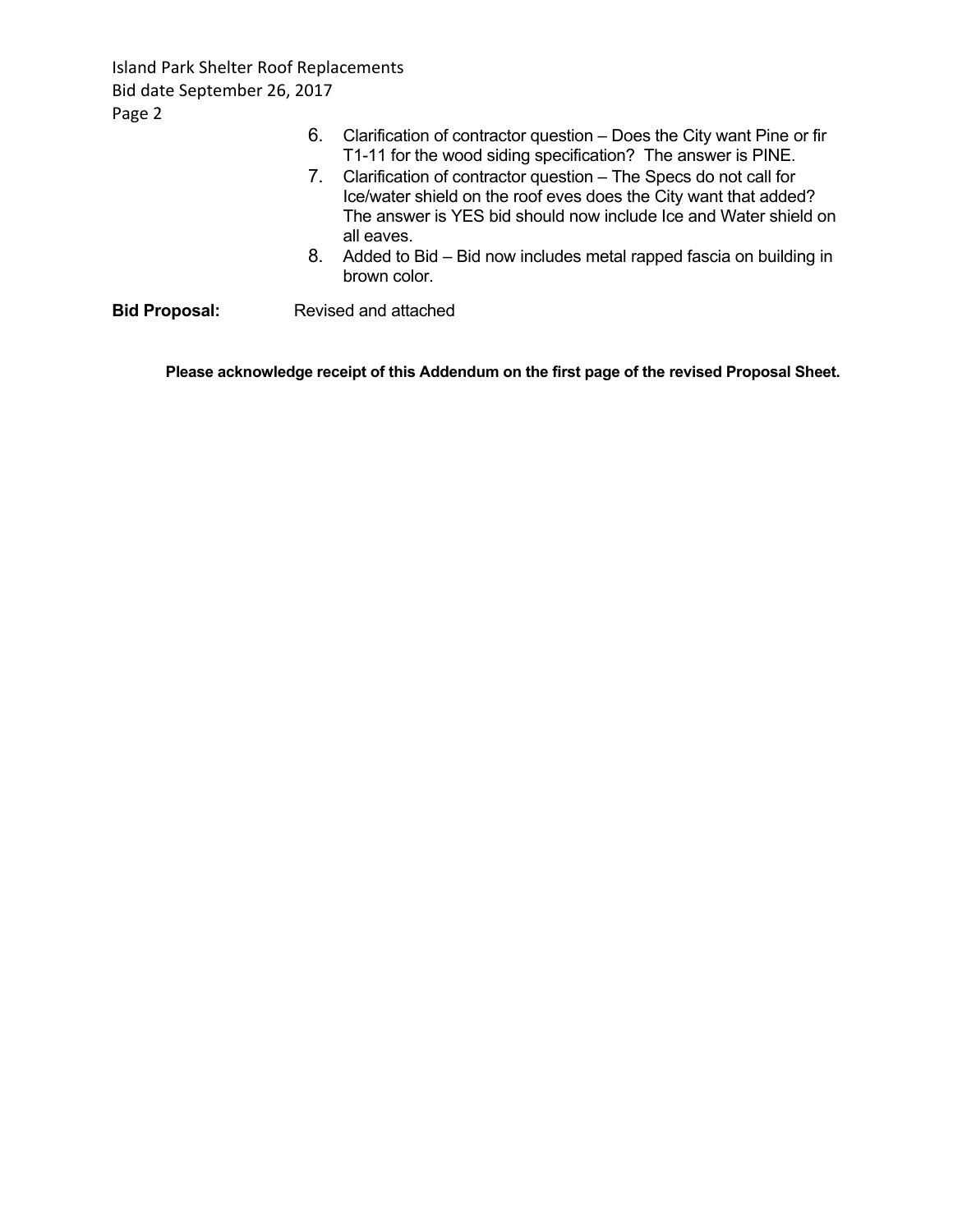#### City of Mt. Pleasant, Michigan **BID PROPOSAL** 2017 Island Park WEST Storage Building Rehabilitation

City Hall **City Hall City Hall City Hall City Hall City Hall City Hall City Hall City Hall City Hall City Hall City Hall City Hall City Hall City Hall City Hall City Hall City Hall City Ha**  320 W. Broadway Street Mt. Pleasant, MI 48858

TO: Office of the City Clerk BID DATE: November 14, 2017

 The undersigned, as Bidder, hereby declares that this bid is made in good faith without fraud or collusion with any person or persons bidding of the same Contract; and has carefully read and examined the Contract Documents, including the Notice to Bidders, Instructions, Bond Forms, Technical and Detailed Specifications, and Contract Drawings, for the designated work and understands all of the same; that the bidder, or bidders representative, has made such a personal investigation at the site as is necessary to determine the character and difficulties attending the execution of the proposed work; and he proposes and agrees that if this Proposal is accepted, bidder will contract with the Owner in the form of the Contract hereto annexed, to provide necessary machinery, tools, apparatus and other means of construction, including utility and transportation services, necessary to do all the work and furnish all the materials and equipment specified or referred to in the Contract Documents, including Addenda No. \_\_, \_\_, and \_\_, in the manner and time therein prescribed, and according to the requirements of the Owner as therein set forth to furnish Contractor Bonds and Insurance required of the Contractor by the Contract Documents, and that the bidder will take in full payment therefore the prices set forth in the following Proposal.

 The Bidder understands that the Owner reserves the right to reject any or all bids and to waive any irregularities in the bidding.

 The Bidder agrees that his bid shall be good and may not be withdrawn for a period of sixty (60) calendar days after the scheduled closing time for receiving the bids.

 Upon receipt of a written Notice of Award of the Bid, the Bidder shall execute the formal Contract Agreement attached hereto within ten (10) days. In the event the Contract is not executed within the time above set forth, the Bid Deposit attached in the sum of five percent (5%) of the Bid Proposal shall become the property of the Owner as liquidated damages for the delay and additional expense to the Owner caused thereby.

 The Bidder hereby agrees to commence work under this Contract on or before the date to be specified in the written "Notice to Proceed" executed by the Owner and to fully complete the project as stipulated in the Special Conditions of these Specifications. The Bidder further agrees to pay as liquidated damages the sum indicated in the Special Conditions for each consecutive calendar day thereafter, until substantial completion, that is when all work items in the proposal are complete and notification of substantial completion of work items and final quantities is given to the Director of Parks and Public Spaces by the contractor.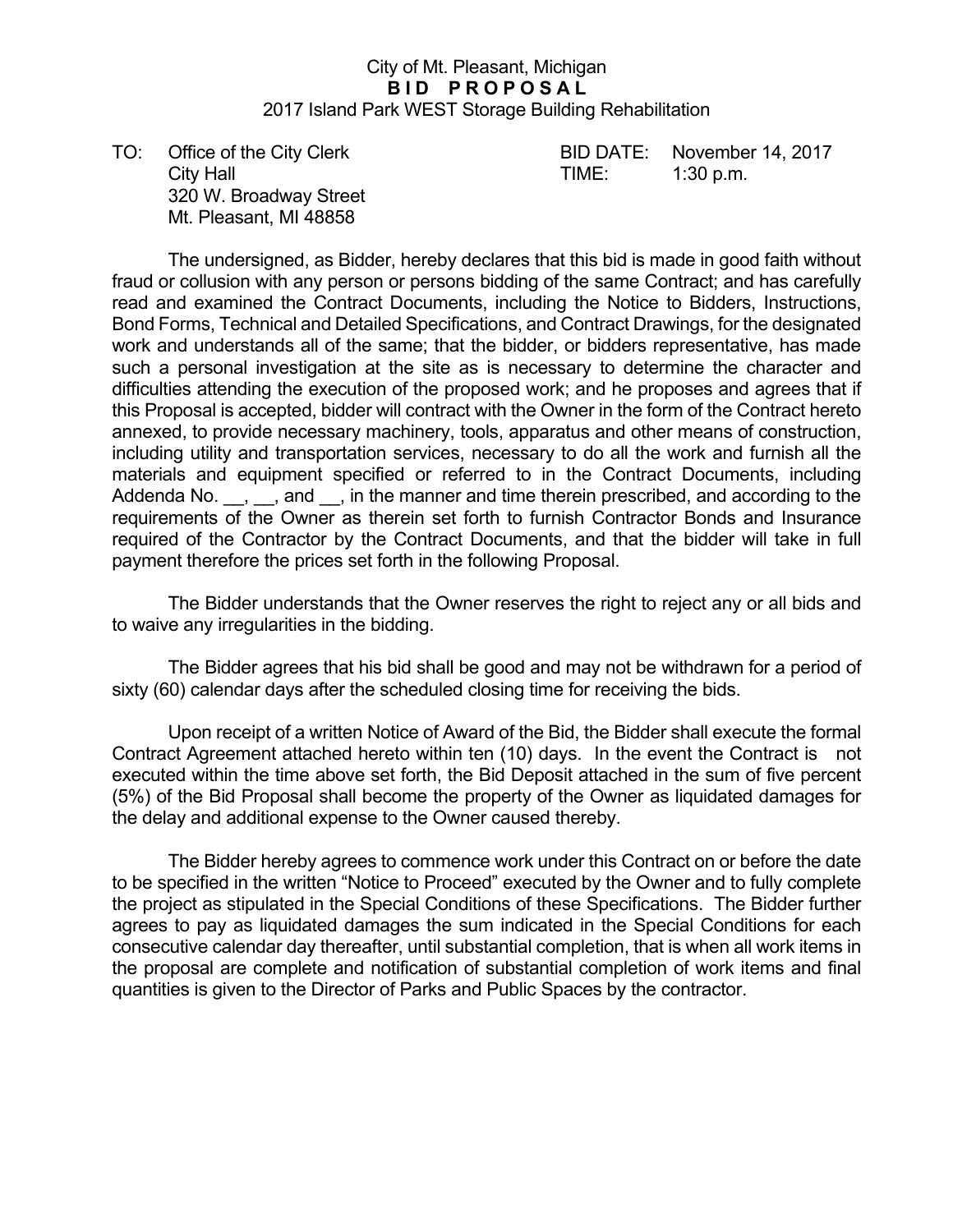The prices below shall include all labor, materials, overhead, profit, insurance, etc., to cover the finished work specified, and the Bidder agrees to perform all of the work described in the Specifications and/or shown on the Plans for the following pricing:

#### **BASE BID**

| <b>DESCRIPTION</b>                                                                                                                                                                                                                                                                                                                                    | <b>QTY</b>     | <b>UNIT</b> |                  |                | <b>TOTAL</b>  |
|-------------------------------------------------------------------------------------------------------------------------------------------------------------------------------------------------------------------------------------------------------------------------------------------------------------------------------------------------------|----------------|-------------|------------------|----------------|---------------|
| Exterior rehab of Building to include roof,<br>siding, trim replacement and Repair of (2) two<br>existing wooden maintenance garage doors,<br>per specifications.<br>NOTE: Add \$1,000 allowance for repairs to, soffit,<br>baseboard, and garage door as outlined in<br>Addendum NO.1. Price written here is inclusive of<br>the $$1,000$ allowance. | 1              | <b>LSUM</b> |                  | \$             |               |
|                                                                                                                                                                                                                                                                                                                                                       |                |             |                  | and            | /100 Dollars. |
| <del>ـ≻</del><br>(Total Base Bid Written Amount)                                                                                                                                                                                                                                                                                                      |                |             |                  |                |               |
| <b>BID ALTERNATE 1</b><br><b>DESCRIPTION</b>                                                                                                                                                                                                                                                                                                          | <b>QTY</b>     | <b>UNIT</b> | <b>UNIT COST</b> |                | <b>TOTAL</b>  |
| Provide and install (2) two 12'x12' Steel Roll-<br>up Garage Doors (per specifications or<br>equivalent) instead of repair of existing<br>wooden maintenance garage doors. If this<br>alternate is accepted \$400 allowance will be<br>deducted from the amount listed above in the<br>base bid.                                                      | $\overline{2}$ | Each        |                  | $\mathfrak{S}$ |               |
|                                                                                                                                                                                                                                                                                                                                                       |                |             |                  | and            | /100 Dollars. |
| Alternate Total in addition to the base bid Written Amount)                                                                                                                                                                                                                                                                                           |                |             |                  |                |               |
| RESPECTFULLY SUBMITTED,                                                                                                                                                                                                                                                                                                                               |                |             |                  |                |               |
|                                                                                                                                                                                                                                                                                                                                                       |                |             | <b>DATE</b>      |                |               |
|                                                                                                                                                                                                                                                                                                                                                       |                |             |                  |                |               |
| CITY: CITY:                                                                                                                                                                                                                                                                                                                                           |                |             | ST ZIP           |                |               |
|                                                                                                                                                                                                                                                                                                                                                       |                |             |                  |                |               |
|                                                                                                                                                                                                                                                                                                                                                       |                |             |                  |                |               |
|                                                                                                                                                                                                                                                                                                                                                       |                |             |                  |                |               |
| EMAIL <b>EMAIL</b>                                                                                                                                                                                                                                                                                                                                    |                |             |                  |                |               |